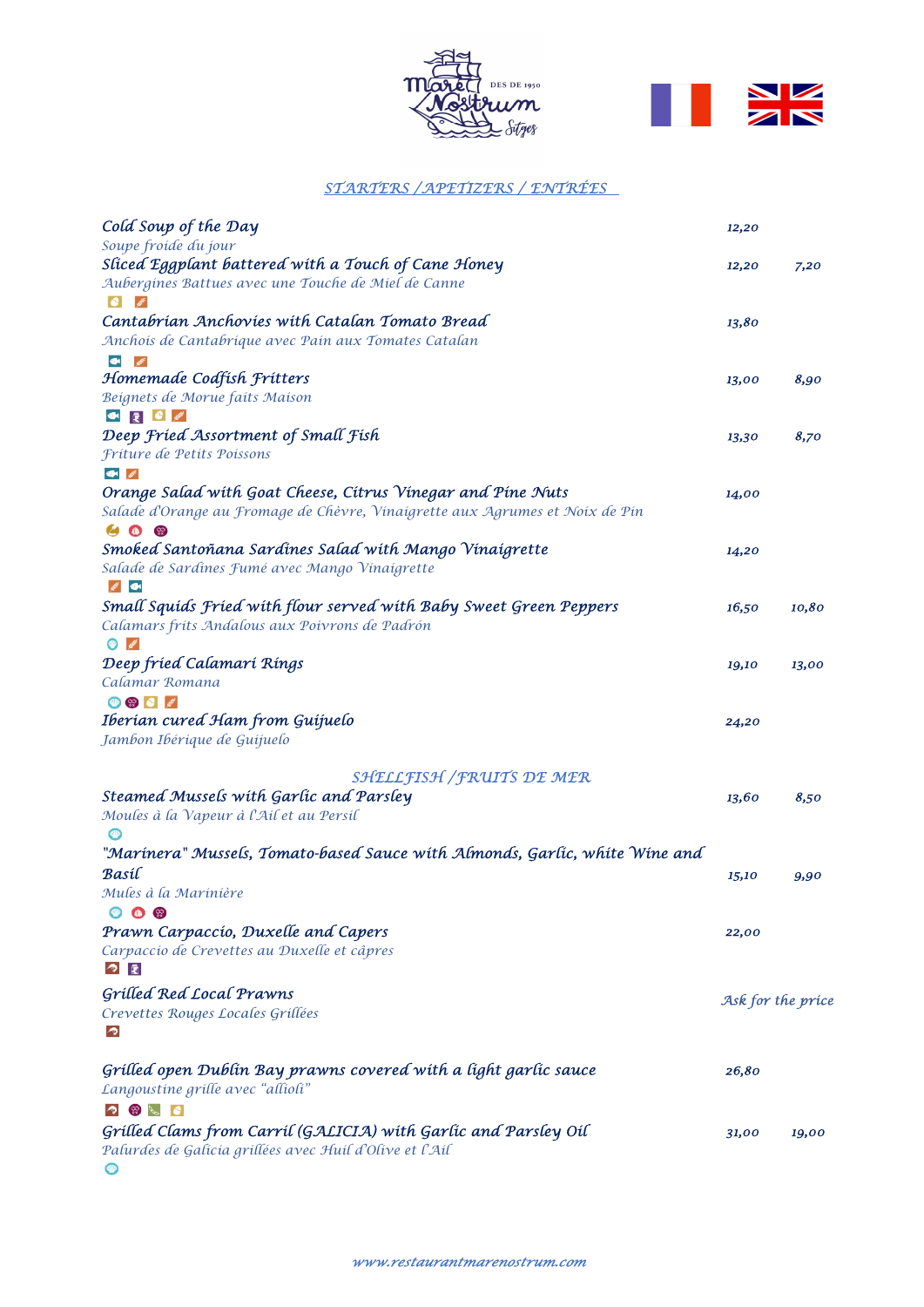| RICE AND NOODLES / RIZ ET VERMICELLES (mín 2 persons) |  |
|-------------------------------------------------------|--|
|-------------------------------------------------------|--|

| "Fídeuà" small Noodles cooked as a paella with Dublin Bay Prawns<br>Paella de Vermmiselle avec Langustine                                                       | 21,80 p.p  |
|-----------------------------------------------------------------------------------------------------------------------------------------------------------------|------------|
| $\bullet$ $\bullet$ $\bullet$ $\bullet$                                                                                                                         |            |
| Black Paella with Squid Ink served with Shellfish and Garlic Sauce                                                                                              | 21,90 p.p. |
| Paella Noire avec Langustine et Seche                                                                                                                           |            |
| $\bullet$ $\bullet$<br>$\bullet$                                                                                                                                |            |
| "Parellada" Paella with Shellfish, Artichokes and Sepia                                                                                                         | 21,50 p.p  |
| Paella avec Seche, Crevette decortique et Artichokes                                                                                                            |            |
| 00000<br>Seafood Paella                                                                                                                                         |            |
| Paella a la Marinier                                                                                                                                            | 22,80 p.p. |
| $\bullet$ $\bullet$ $\circ$                                                                                                                                     |            |
| Juícy Ríce with Red Prawns with Cuttlefish and Clams                                                                                                            | 24,50 p.p  |
| Riz juteaux avec Crevettes, Seiche et Palourdes                                                                                                                 |            |
| $\bullet$ $\bullet$<br>$\bigcirc$                                                                                                                               |            |
| Lobster Broth Rice                                                                                                                                              | 35,20 p.p. |
| Riz au Bouillon de Homard                                                                                                                                       |            |
|                                                                                                                                                                 |            |
| <b>FISH / POISSONS</b>                                                                                                                                          |            |
| Small Grilled Squid with Baby Green Peppers, Garlic and Parsley oil<br>Petits Calamars grillés avec Poivrons Verts et Huile d'Olive                             | 18,00      |
|                                                                                                                                                                 |            |
| Sea Bream baked in the oven with white Wine and Potatoes                                                                                                        | 22,80      |
| Dorade au Four avec Vin blanc et Pommes de Terre                                                                                                                |            |
| 1 (2)                                                                                                                                                           |            |
| Grilled Sole with Steamed Vegetables                                                                                                                            | 24,80      |
| Sole grillée aux Légumes cuits à la Vapeur                                                                                                                      |            |
|                                                                                                                                                                 |            |
| Grilled Turbot (min 2 persons)                                                                                                                                  | 27,10      |
| turbot grillé                                                                                                                                                   |            |
| $\bullet$<br>Meagre in a Fish Romesco Sauce with Clams                                                                                                          | 28,50      |
| Maigre dans une Sauce de Poisson avec Romesco aux Palourdes                                                                                                     |            |
| 000000                                                                                                                                                          |            |
| Monkfish Mare Nostrum style with prawns and garlic sauce                                                                                                        | 28,50      |
| Lotte avec Crevettes gratinée à la Mousseline d'Allioli                                                                                                         |            |
| $\circledcirc$ $\circledcirc$ $\circledcirc$<br>$\bullet$                                                                                                       |            |
| Sea Bass in salt or grilled                                                                                                                                     | 29,00 p.p  |
| Loup de Mer au sel, grill                                                                                                                                       |            |
| $\bullet$ $\bullet$<br>園                                                                                                                                        |            |
| MEAT / VIANDE                                                                                                                                                   |            |
| Duck Breast with Cranberies sauce and Sweet Potato Crisps                                                                                                       |            |
|                                                                                                                                                                 | 25,60      |
| Magret de Canard aux Cramberries sauce et Chips du Patate Douce                                                                                                 |            |
| Grilled Catalan Beef Fillet with French Fries and Baby Green Peppers<br>Filet Grillée Garni avec Frittes et Poivrons Vert                                       | 28,50      |
|                                                                                                                                                                 |            |
| HOME MADE PASTRY/ PÂTISSERIE MAISON                                                                                                                             |            |
| Ask for our dayly offers                                                                                                                                        | 8,50       |
| Demandez l'offre du jour                                                                                                                                        |            |
| <b>Bread</b> / Pain                                                                                                                                             | 1,90       |
| Allergen Info / Informations sur les allergènes                                                                                                                 |            |
| Sulfits / Sulfitos<br>Cereals / Cereales<br>Api/Apio<br>Ou / Huevo                                                                                              |            |
| Mol'lusc / Moluscos<br>Sésam / Sésamo<br>$\mathcal{L}$ let / $\mathcal{L}$ eche<br>Peix / Pescado<br>$\bullet$<br>Ē                                             |            |
| Soja / Soya<br>Crustacis /Crustaceos<br>$\bullet$<br>Fruita seca / Frutos secos<br>Tramussos / Altramuces<br>أتحق<br>Mostassa / Mostaza<br>Cacuets / Cacahuetes |            |

Tax Included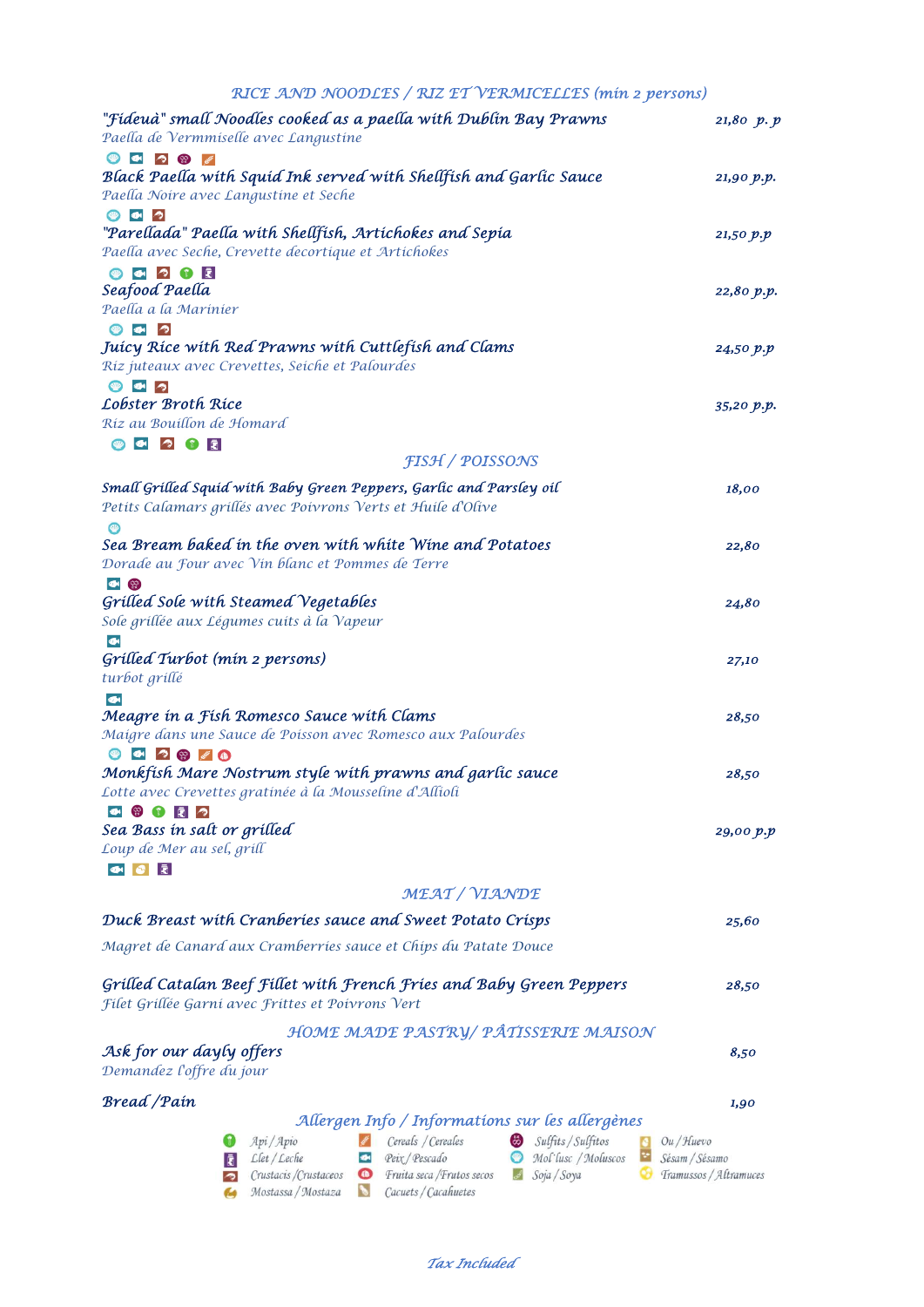## Carta de Vins

|                           | <i>BLANCS</i>                             |                                                                 |       |                 |
|---------------------------|-------------------------------------------|-----------------------------------------------------------------|-------|-----------------|
|                           | D.O. Alella<br>Can Matons,<br>Can Matons  | Pansa Blanca                                                    | 24,80 |                 |
|                           | Cerdanya                                  |                                                                 |       |                 |
| Ø                         | <b><i>Livins</i></b> Dneu, Llivins        | Sauvingon Blanc                                                 | 36,00 |                 |
|                           | D.O. Costers del Segre                    |                                                                 |       |                 |
|                           | Ekam, Castell d'Encús                     | Riesling, Albariño                                              | 41,00 |                 |
|                           | D.O. Penedès                              |                                                                 |       |                 |
|                           | L'Hectàrea, Rossell Mir                   | Xarel lo                                                        | 16,50 | $\oplus$ 4,40   |
|                           | Mustillan, Gramona                        | Chardonnay, Macabeu                                             | 18,00 |                 |
|                           | Can Feixes Selecció, Huguet de Can Feixes | Chardonnay, Parellada, Macabeo, Xarel lo,<br>Malvasia de Sitges | 21,00 |                 |
|                           | SARRAF D'En Honeymoon, Pares Baltà        | Parellada                                                       | 22,00 |                 |
| <b>A</b> VINS DEL MASSÍS  | <b>Kon</b> Gessamí, Gramona               | Muscat, Sauvignon blanc, Gewürztraminer                         | 23,80 |                 |
|                           | GARRAF & Maricel, Torre del Veguer        | Malvasia de Sitges                                              | 24,50 |                 |
|                           | <b>K.</b> Manuela,<br>Naveran             | Chardonnay amb barrica                                          | 24,50 |                 |
|                           | 3055 Jean Leon, Jean Leon                 | Chardonnay                                                      | 25,20 |                 |
|                           | Terraprima, Can Ràfols dels Caus          | Xarel lo, Riesling                                              | 25,00 |                 |
| VINS DEL MASSÍS<br>GARRAF | Clos Ardit, Valldolina, vi d'ànfora       | Xarel lo                                                        | 30,00 |                 |
|                           | Fransola, Família Torres                  | Sauvingon Blanc                                                 | 40,20 |                 |
|                           | D.O. Rías Baixas                          |                                                                 |       |                 |
|                           | Pazo Señorans, Pazo Señorans              | Albariño                                                        | 28,50 | 46,00 1,5       |
|                           | Torre Penelas, Pazo Torre Penelas         | Albariño                                                        | 44,60 |                 |
|                           |                                           |                                                                 |       |                 |
|                           | D.O. Ribeiro                              |                                                                 |       |                 |
|                           | La Casa de las Locas, Siete Pasos Wines   | Treixedura                                                      | 27,00 |                 |
|                           | D.O. Terra Alta                           |                                                                 |       |                 |
|                           | Rebels de Batea, 7 Magnífics              | Garnatxa Blanca                                                 | 24,00 |                 |
|                           | D.O. Ca Rioja                             |                                                                 |       |                 |
|                           | Gómez Cruzado, Gómez Cruzado              | Viura, Tempranillo Blanco                                       | 21,90 |                 |
|                           | D.O. Rueda                                |                                                                 |       |                 |
|                           | ABCD, Pilar García                        | Verdejo                                                         | 18,50 | $\bigcirc$ 4,40 |
|                           | Alba de Miros, Bodegas Peñafiel           | Verdejo                                                         | 24,00 |                 |
|                           | D. O. Valdeorras                          |                                                                 |       |                 |
|                           | O Luar do Sil, Pago de los Capellanes     | Godello                                                         | 27,00 |                 |
|                           | A.O.C. Chablis (França)                   | Chardonnay                                                      |       |                 |
|                           | Colette Gros Premier Cru Les Fourmaeax,   | Domaine Colette Gros                                            | 58,00 |                 |
|                           | <b>VDP Mosel-Saar-Ruwer (Alemanya)</b>    |                                                                 |       |                 |
|                           | Markus Molitor Alte Reben, Markus Molitor | Riesling                                                        | 39,00 |                 |
|                           |                                           |                                                                 |       |                 |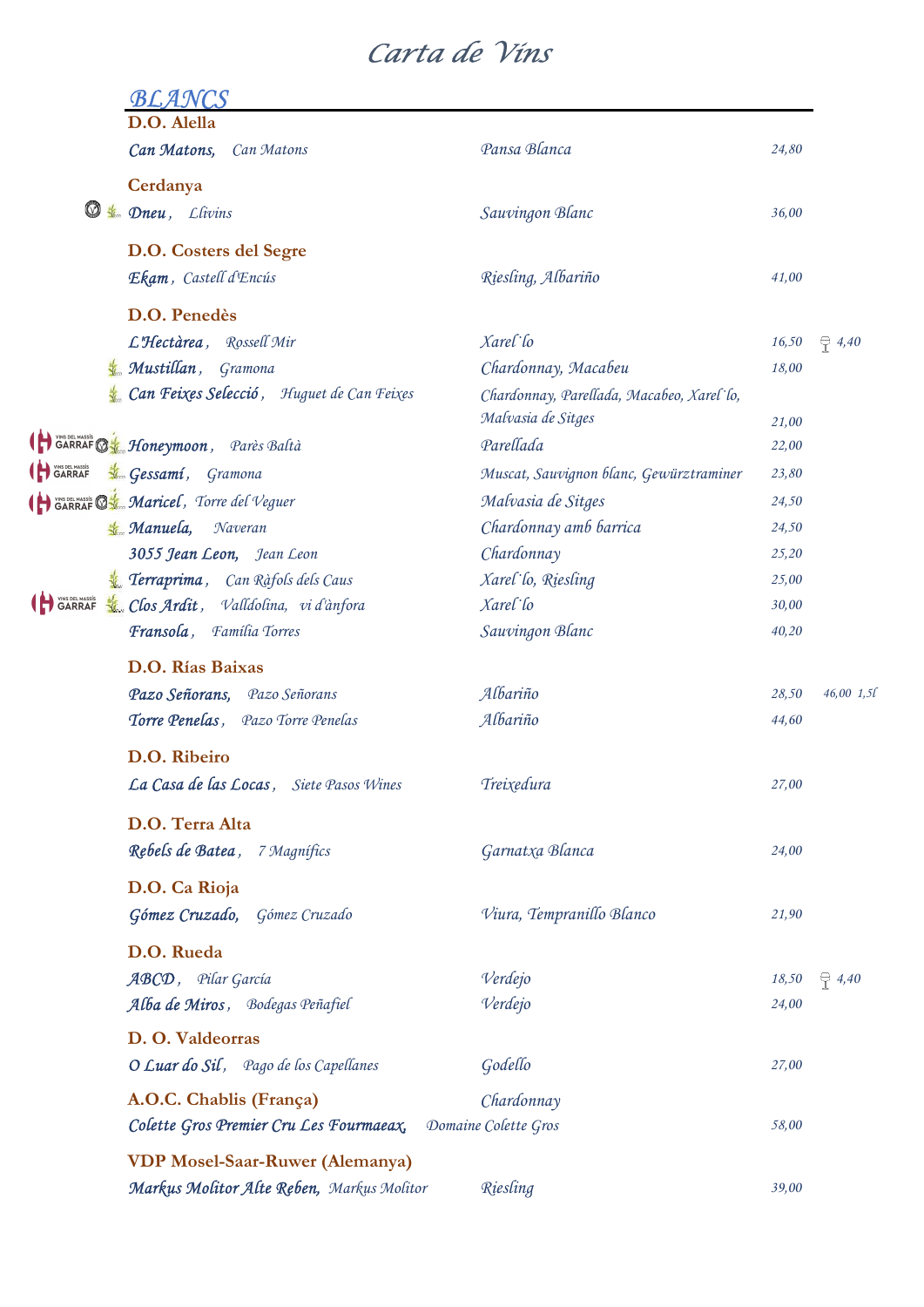## ROSATS

|                  | D. O. Penedès                                        |                                                            |       |                 |
|------------------|------------------------------------------------------|------------------------------------------------------------|-------|-----------------|
|                  | Mas Uberni, Ros Marina                               | Cabernet Sauvingnon, Merlot                                | 18,50 | $\oplus$ 4,40   |
|                  | Ros Marina Rosé, Ros Marina                          | Ull de Llebre, C Sauvingon, Merlot i<br>Carinyena          | 19,00 |                 |
|                  | <b>K.</b> Mart, Gramona                              | Xarel lo Vermell                                           | 24,50 |                 |
|                  | NEGRES                                               |                                                            |       |                 |
|                  | D. O. Costers del Segre                              |                                                            |       |                 |
|                  | Família Torres<br>Purgatori,                         | Garnatxa Negra, Syrah, Carinyena                           | 48,80 |                 |
|                  | V. T. Mallorca                                       |                                                            |       |                 |
|                  | $An/2$ , $\hat{A}$ nima Negra                        | Syrah, Manto Negro, Callet, Fogoneu                        | 31,20 |                 |
|                  | D.O. Montsant                                        |                                                            |       |                 |
|                  | <b>L.</b> Dido, Venus la Universal                   | Garnatxa Negra, Merlot, Cabernet, Syrah                    | 28,90 |                 |
|                  | D. O. Penedès                                        |                                                            |       |                 |
|                  | <i>Vinyarets</i> , <i>Família Torres</i>             | Tempranillo, Sumoll, Garnatxa Negra                        | 21,10 | $\bigcirc$ 5,30 |
|                  | (H) WAS DIR MASS & SE TINCA Viladellops, Viladellops | Garnatxa Negra, Syrah                                      | 26,00 |                 |
|                  | AB1, Anna Baqués                                     | Cabernet Sauvignon, Merlot                                 | 24,00 |                 |
|                  | Can Feixes Tradició, Huguet de Can Feixes            | Ull de llebre, Merlot, Cabernet<br>Sauvignon, Petit Verdot | 25,00 |                 |
| <b>ID</b> GARRAF | Gran Caus, Can Ràfols dels Caus                      | Cabernet franc, Merlot, Cabernet Sauvignon                 | 34,00 |                 |
|                  | <b>D.O.Q Priorat</b>                                 |                                                            |       |                 |
|                  | 30 minuts, Trossos del Priorat                       | Garnatxa Negra, Carinyena, Cabernet                        | 27,00 | 42,00 1,5l      |
|                  | <b>Ferrer Bobet</b> , Ferret Bobet                   | Sauvignon<br>Carinyena, Garnatxa, Syrah, Cabernet          |       |                 |
|                  |                                                      |                                                            | 49,90 |                 |
|                  | D.O. Ca Rioja                                        |                                                            |       |                 |
|                  | Sierra Cantabria, Sierra Cantabria                   | Tempranillo, Garnatxa, Graciano                            | 23,50 | 19,50 50cl      |
|                  | Marqués de Riscal, Marqués de Riscal                 | Tempranillo, Graciano, Mazuelo                             | 31,00 |                 |
|                  | El Puntido, Viñedos de Páganos                       | Tempranillo                                                | 52,30 |                 |
|                  | D. O. Ribera del Duero                               |                                                            |       |                 |
|                  | Miros de Ribera, Bodegas Peñafiel                    | Tempranillo                                                | 32,00 |                 |
|                  | D. O. Terra Alta                                     |                                                            |       |                 |
|                  | Aucalà, Serra i Barceló                              | Garnatxa Negra                                             | 21,00 |                 |
|                  | A. O. C Bourgogne                                    | Pinot Noir                                                 |       |                 |
|                  | Beaune du Chateau Premier Cru, Bouchard Père & Fils  |                                                            | 49,50 |                 |
|                  | Russian River Valley AVA (Califòrnia)                |                                                            |       |                 |
|                  | La Masia,<br>Marimar State                           | Pinot Noir                                                 | 56,80 |                 |